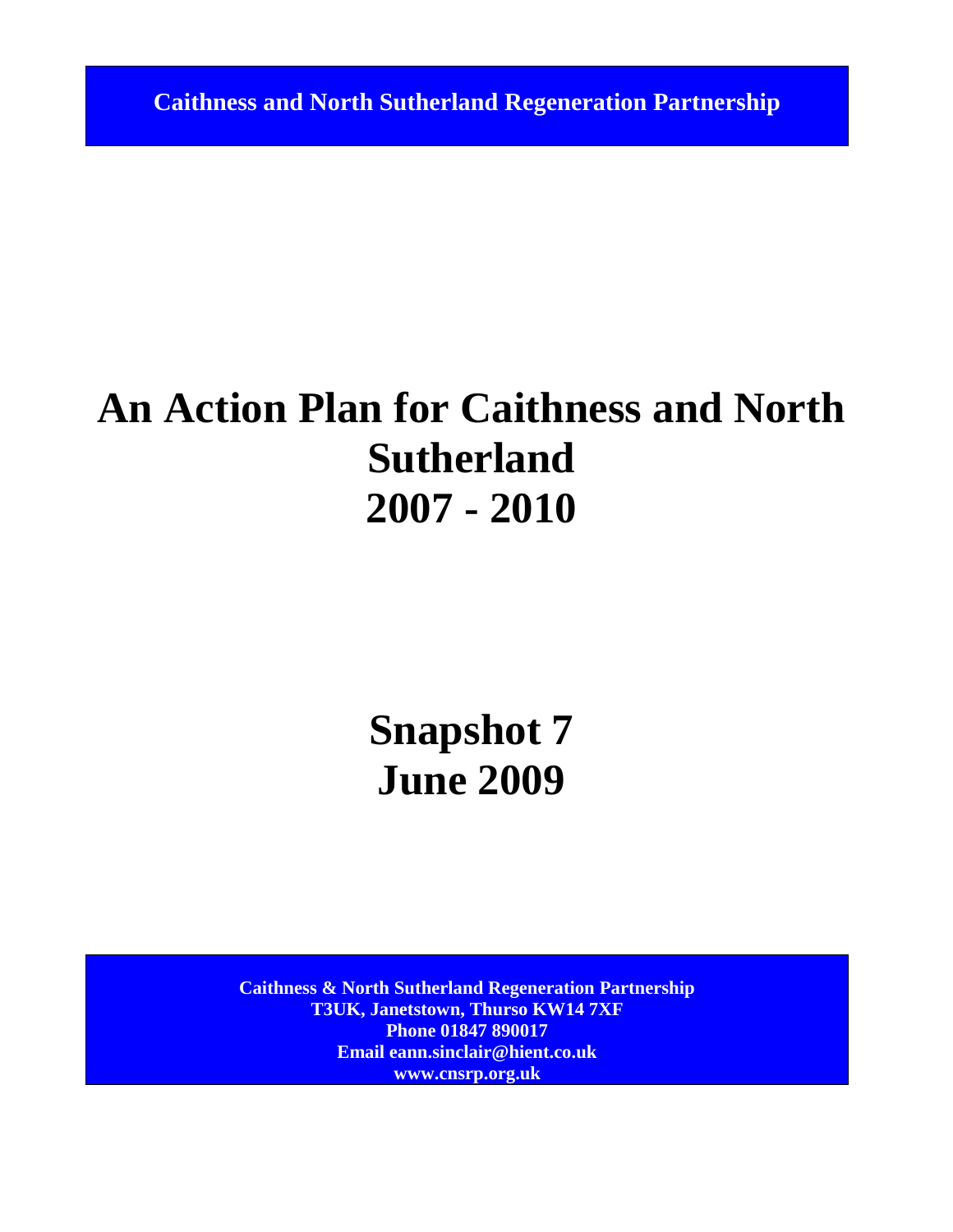Welcome to Snapshot 7 of the Action Plan!

When "A Strategy for Caithness and North Sutherland" was published in November 2006 it was the result of a wide-ranging public consultation exercise carried out by the Socio-economic Strategy group convened by Caithness & Sutherland Enterprise.

The strategy identified a clear overall objective:

#### *"to maintain, and if possible increase, the GDP of the Dounreay travel-to-work area by actively working to promote existing employment, encourage new employment and by promoting the area as an attractive place to live and work."*

To achieve this objective our strategic aims have been developed into a set of prioritised actions.

The priorities have been informed by work commissioned by HIE and undertaken by CogentSI, which involved analysis of the local economy and demographics. They also reflect in depth discussions with key stakeholders on priorities for the future. An analysis of the Caithness and North Sutherland business portfolio using the Boston Matrix also identified key development opportunities and confirmed that the opportunities highlighted within the strategy document were worthy of pursuit.

The Plan has also taken into account discussions that took place at the "Caithness Conference" in September 2007 and again in September 2008.

#### **Delivery Structure**

One immediate action identified in the strategy document was for resource to be allocated to the management of the strategy and implementation of the action plan.

Early in 2007 the four key public sector organisations with particular responsibility for maintaining and developing healthy and successful communities and economies in the area, Highlands and Islands Enterprise (HIE), The Highland Council (THC), The Nuclear Decommissioning Authority (NDA) and the Scottish Government joined forces to form the Caithness & North Sutherland Regeneration Partnership with the specific remit of implementing the post-Dounreay regeneration process.

There are four key elements to the partnership structure – an Advisory Board, an Executive Board, a senior officers group, and dedicated staff resources.

The Advisory Board is chaired by The Highland Council Convener – it is a group representing a wide variety of local interests, meeting quarterly, receiving reports on progress and offering feedback on behalf of local, regional and national interests.

The Executive Board, with an independent chair, is a small group of senior executives from the four partner organisations. It oversees delivery of the strategy and action plan, and meets on a quarterly basis. The Executive Board is accountable for delivery of the strategy and action plan.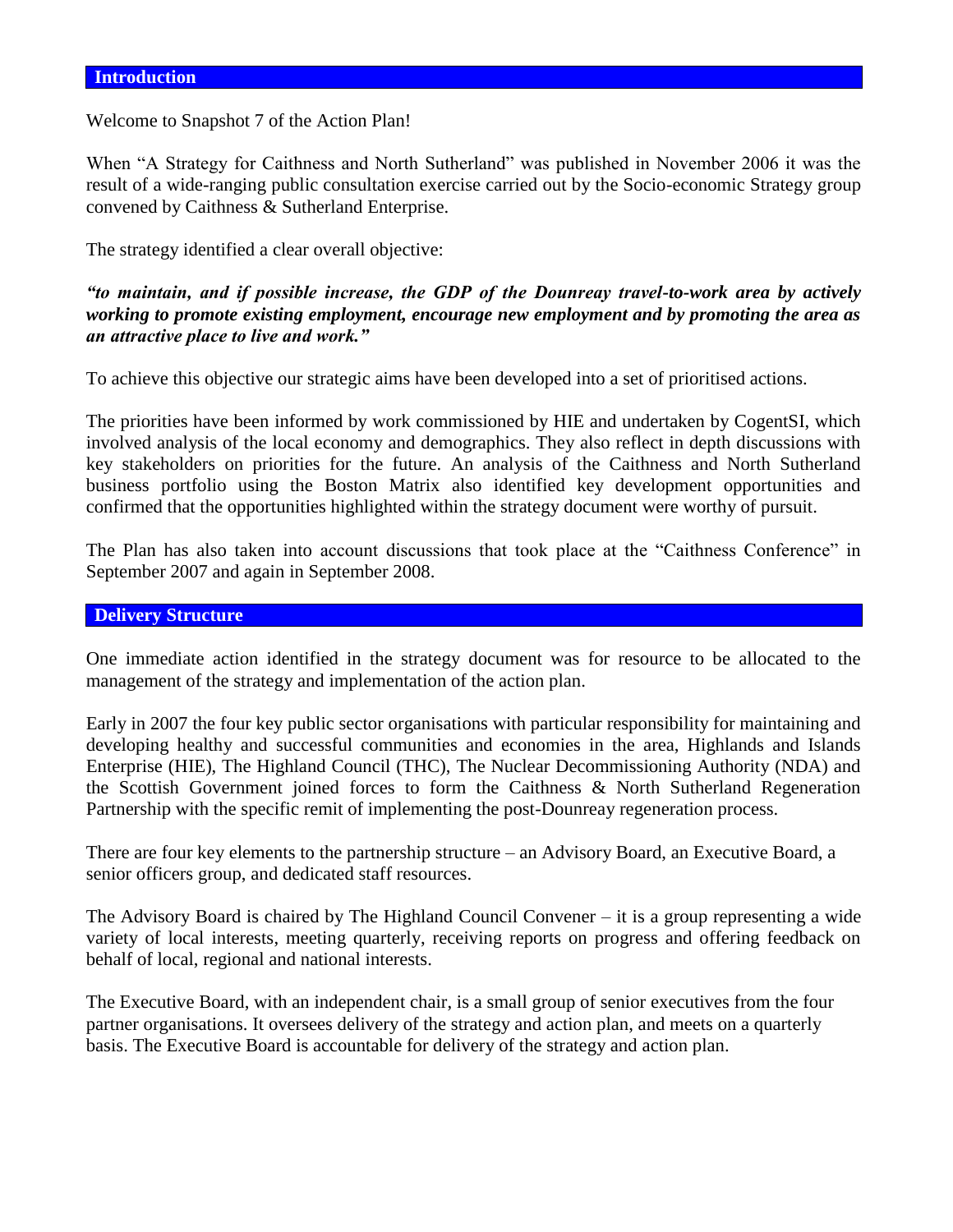The Senior Officers Group is a local team from within the key organisations. It will ensure that work is implemented. The group has the responsibility to commit resources on behalf of its member organisations, and is accountable for the implementation of agreed projects within specific timescales. This team will reflect the core membership of the Executive Board and will also involve other key partners (eg. North Highland College, Skills Development Scotland) as required.

Delivery of the Plan is key to the successful future of the area and the partners recognise the need for additional dedicated staff resource to assist with this. As a result the partners have agreed to strengthen local resources to ensure that the necessary expertise is available. Co-ordination of the Action Plan's delivery is provided by CNSRP through its Programme Manager Eann Sinclair, Inward Investment Executive Fiona MacPherson and Administrators Eilidh Gunn and Iona Gunn.

#### **The Action Plan – and our top priorities**

Our collective priorities, together with the organisations responsible for implementing their delivery, are set out in the following pages. We have identified our highest priority activities, but have also identified a number of other activities that will still attract support as part of the overall effort to reach our objectives. Given the current economic crisis the Action Plan needs to take account of short-term as well as longer-term issues.

The ten activities requiring most urgent action can be divided into "drivers" (job and wealth-creating

activities) and "enablers" (infrastructural activities) as follows:

#### Drivers

- Develop a globally-significant tidal energy industry around the Pentland Firth
- Grow the Caithness Engineering industry
- Create a world-class John O' Groats tourism facility
- Attract businesses and organisations to relocate to this area
- Grow the area's food  $&$  drink industry

#### Enablers

- Develop services and infrastructure at Scrabster Harbour
- Develop Wick Harbour
- Develop the area's high-speed IT connectivity
- Help ensure good transport links
- Ensure good access to loan finance for businesses

This Action Plan is a working document. It will be updated regularly to show progress being made, and may be amended as new opportunities are identified or when circumstances change. This version is updated from the previous version, published in March 2009.

#### **Actions achieved so far**

Some of the original 50 actions in the Plan have been achieved. Achievements from previous snapshots have been separately listed as an Appendix 2 at the end of this document.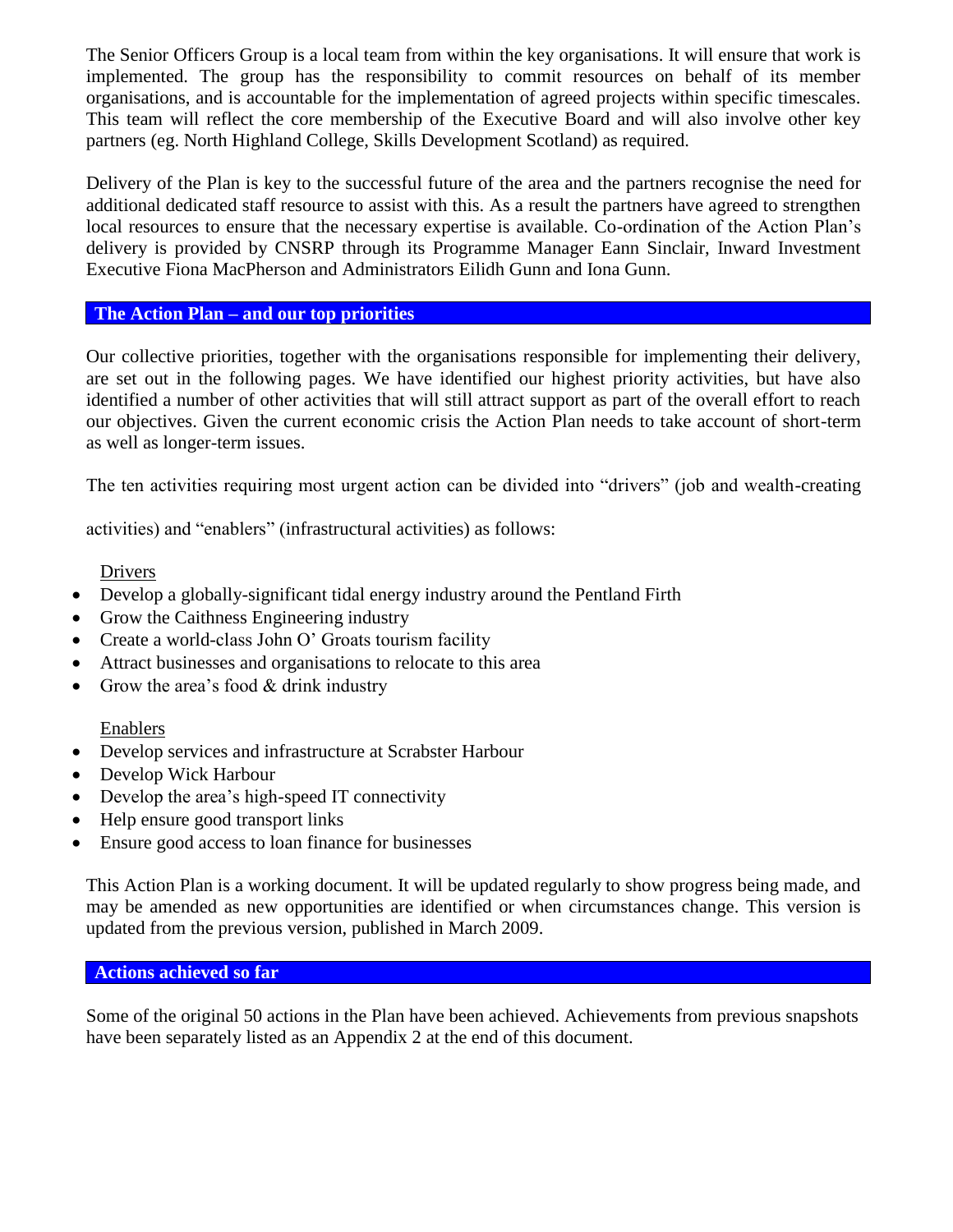### **High priority Actions:**

| Owner | <b>Description</b>                                                                                                                                                                                                                                                                                                                                                                                                                                                                                                                                                                                                                                                | <b>Start Date</b>       | <b>Finish Date</b>        | <b>Budget Required   Funding</b>                                            |            |
|-------|-------------------------------------------------------------------------------------------------------------------------------------------------------------------------------------------------------------------------------------------------------------------------------------------------------------------------------------------------------------------------------------------------------------------------------------------------------------------------------------------------------------------------------------------------------------------------------------------------------------------------------------------------------------------|-------------------------|---------------------------|-----------------------------------------------------------------------------|------------|
|       | <b>Pentland Firth Project - Planning and Consents</b>                                                                                                                                                                                                                                                                                                                                                                                                                                                                                                                                                                                                             |                         |                           |                                                                             |            |
|       | Develop a clear understanding of the framework within which development in the<br>Pentland Firth will be:<br>a) Planned. Including an understanding of the strategic planning framework<br>for the Pentland Firth and Orkney Waters, including implications of<br>previous Strategic Environmental Assessment and Scottish strategies for<br>the development of marine renewable energy. In addition emerging<br>Marine Spatial Planning initiatives to be monitored (see below)<br>b) Licenses and consented. Including tracking and of the evolving consents<br>regime for marine projects in Scotland, including relevant changes in<br>legislation and policy | 04/09                   | 05/09                     | £10,000<br>(consultancy fees)                                               | <b>TCE</b> |
|       | Track and provide input to the Marine Spatial Planning (MSP) process currently<br>being implemented for the Pentland Firth and Orkney Waters                                                                                                                                                                                                                                                                                                                                                                                                                                                                                                                      | 03/09                   | 01/10                     | £10,000                                                                     | <b>TCE</b> |
|       | Maintain link and cross-flow of information relevant to planning between the<br>Pentland Firth Coordination Committee and MESPG                                                                                                                                                                                                                                                                                                                                                                                                                                                                                                                                   | 03/09                   | Ongoing                   | £2,000 pa                                                                   | <b>TCE</b> |
|       | Identify key issues that could block or delay planning and consenting of marine<br>energy projects, including identification of information gaps and research and<br>monitoring needs. Early examples of specific actions could include:<br>a) Undertake a review of current information and case histories (e.g.<br>Strangford Lough) -workshop to be coordinated by TCE<br>b) Coordinate aerial surveys of birds and marine mammals<br>Specific research on marine mammal interactions<br>$\mathbf{c}$ )                                                                                                                                                        | 06/09<br>03/09<br>09/09 | 08/09<br>09/09<br>Ongoing | £20,000<br><b>TBC</b><br>£500,000                                           | <b>TCE</b> |
|       | Explore opportunities for greater use of MaRS to assist in planning of<br>developments in PF                                                                                                                                                                                                                                                                                                                                                                                                                                                                                                                                                                      | 03/09                   | Ongoing                   | <b>TBC</b>                                                                  | <b>TCE</b> |
|       | Liaise with key planning and consents stakeholders (including SNH)                                                                                                                                                                                                                                                                                                                                                                                                                                                                                                                                                                                                | 03/09                   | Ongoing                   | Expenses<br>associated with<br>travel<br>$(\text{\pounds}6,000 \text{ pa})$ | <b>TCE</b> |
|       | Define, develop and disseminate The Crown Estate's position on planning and<br>consents issues relating to marine energy projects                                                                                                                                                                                                                                                                                                                                                                                                                                                                                                                                 | 03/09                   | Ongoing                   | N/A                                                                         | N/A        |
|       | <b>Pentland Firth Project - Developers Forum</b>                                                                                                                                                                                                                                                                                                                                                                                                                                                                                                                                                                                                                  |                         |                           |                                                                             |            |
|       | <b>Establish Forum</b>                                                                                                                                                                                                                                                                                                                                                                                                                                                                                                                                                                                                                                            | 08/09                   | 11/09                     | $\pounds 0$                                                                 | N/A        |
|       | Provide list of initial issues/areas of cooperation                                                                                                                                                                                                                                                                                                                                                                                                                                                                                                                                                                                                               | 10/09                   | 12/09                     | £0                                                                          | N/A        |
|       |                                                                                                                                                                                                                                                                                                                                                                                                                                                                                                                                                                                                                                                                   |                         |                           |                                                                             |            |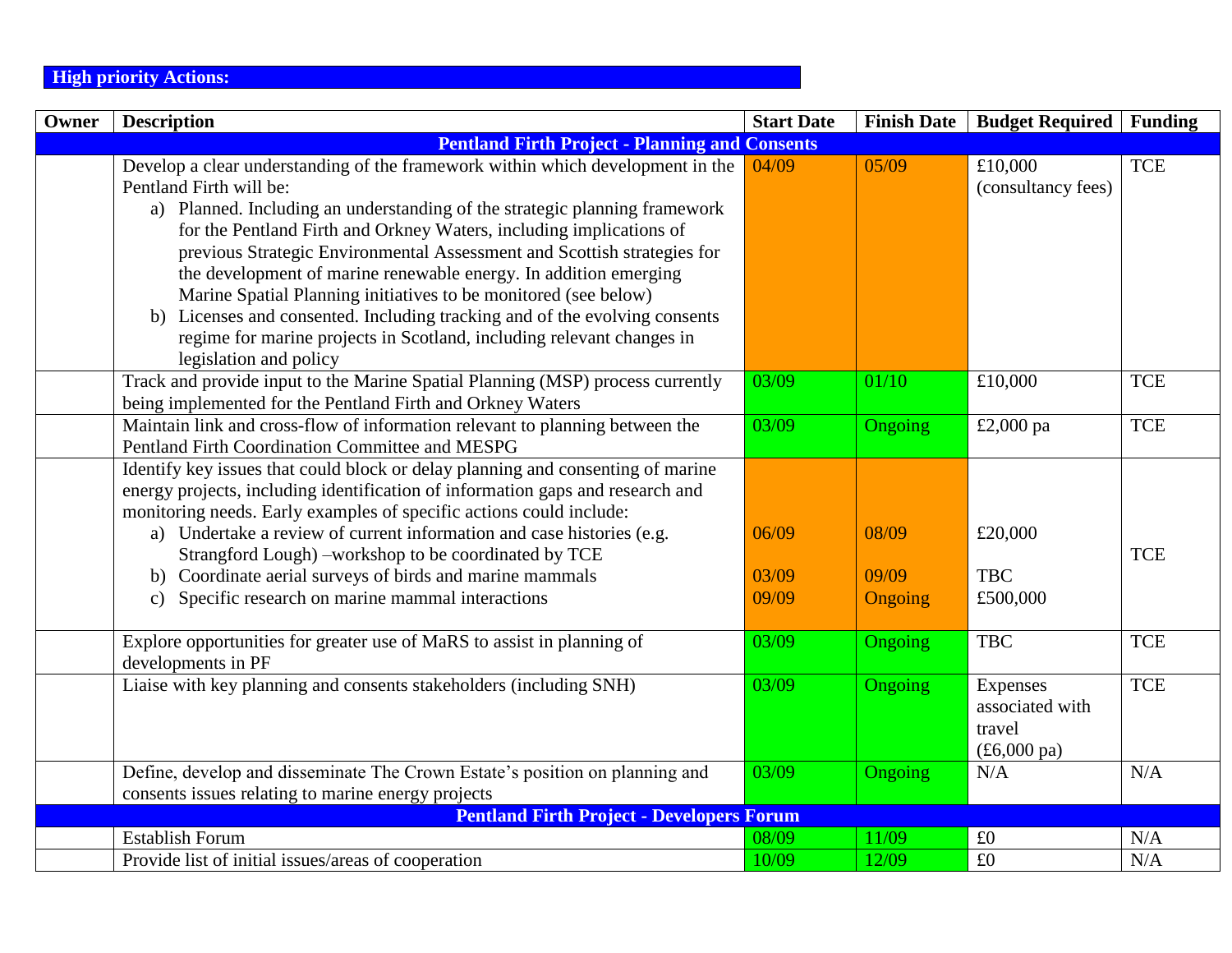| Agree schedule of meeting dates                                                   | 11/09           | 12/09   | £0       | N/A        |
|-----------------------------------------------------------------------------------|-----------------|---------|----------|------------|
| <b>Pentland Firth Project - Health and Safety</b>                                 |                 |         |          |            |
| Development of the current relationship with BWEA and EMEC to promote the         |                 |         |          |            |
| guidelines that are being developed                                               |                 |         |          |            |
| Review likely H&S training requirements                                           |                 |         |          |            |
| Audit of current provision of training                                            |                 |         |          |            |
| Develop programme for attracting / developing training facilities where           |                 |         |          |            |
| appropriate                                                                       |                 |         |          |            |
| <b>Pentland Firth Project - Project Services</b>                                  |                 |         |          |            |
| Project Management and Planning                                                   |                 |         |          |            |
| Contract third party company to supply overarching PM to include:                 |                 |         |          |            |
| Project controls including project plan, project programme, resource              |                 |         |          |            |
| plan, risk management plan, risk register and quality plan                        |                 |         |          |            |
| Administration of secretariat of all HIE and PF meetings, and any<br>$\bullet$    |                 |         |          |            |
| other project administration requirements                                         |                 |         |          |            |
| <b>Budget</b>                                                                     |                 |         |          |            |
| Budget forecasting, control and monitoring for project workstreams                |                 |         |          |            |
| <b>Pentland Firth Project - Research and Development</b>                          |                 |         |          |            |
| Co-ordination of research and development associated with the project.            | <b>Ongoing</b>  |         | Internal | <b>HIE</b> |
| Liaison with Scottish/ UK research groups on research programmes/<br>$\bullet$    |                 |         |          |            |
| funding                                                                           |                 |         |          |            |
| Coordination with academic and commercial R&D partners in the<br>$\bullet$        |                 |         |          |            |
| H&I region and nationally                                                         |                 |         |          |            |
|                                                                                   |                 |         |          |            |
| Co-ordination with MESPG on research/monitoring funding plans                     |                 | June 09 | Internal | <b>HIE</b> |
| The creation of a research hub to permit access to research and development and   | Ongoing-        |         |          |            |
| to deliver research on technology and environmental science. This will be done in | to be           |         |          |            |
| conjunction with developers, manufacturers and suppliers.                         | discussed       |         |          |            |
|                                                                                   | with Co-        |         |          |            |
|                                                                                   | ordination      |         |          |            |
|                                                                                   | Committee       |         |          |            |
|                                                                                   | <b>May 2009</b> |         |          |            |
| Develop the potential of EMEC to respond to this opportunity in a commercial      | Ongoing         |         |          |            |
| manner                                                                            |                 |         |          |            |
| <b>Pentland Firth Project - Supply Chain</b>                                      |                 |         |          |            |
| Attract new companies into the HIE area through inward investment                 |                 |         |          |            |
| Confirm the need for local supply chain infrastructure - Ports, O&M bases etc.    |                 |         |          |            |
| Develop strategy for infrastructure investment and develop plan to arrange for    |                 |         |          |            |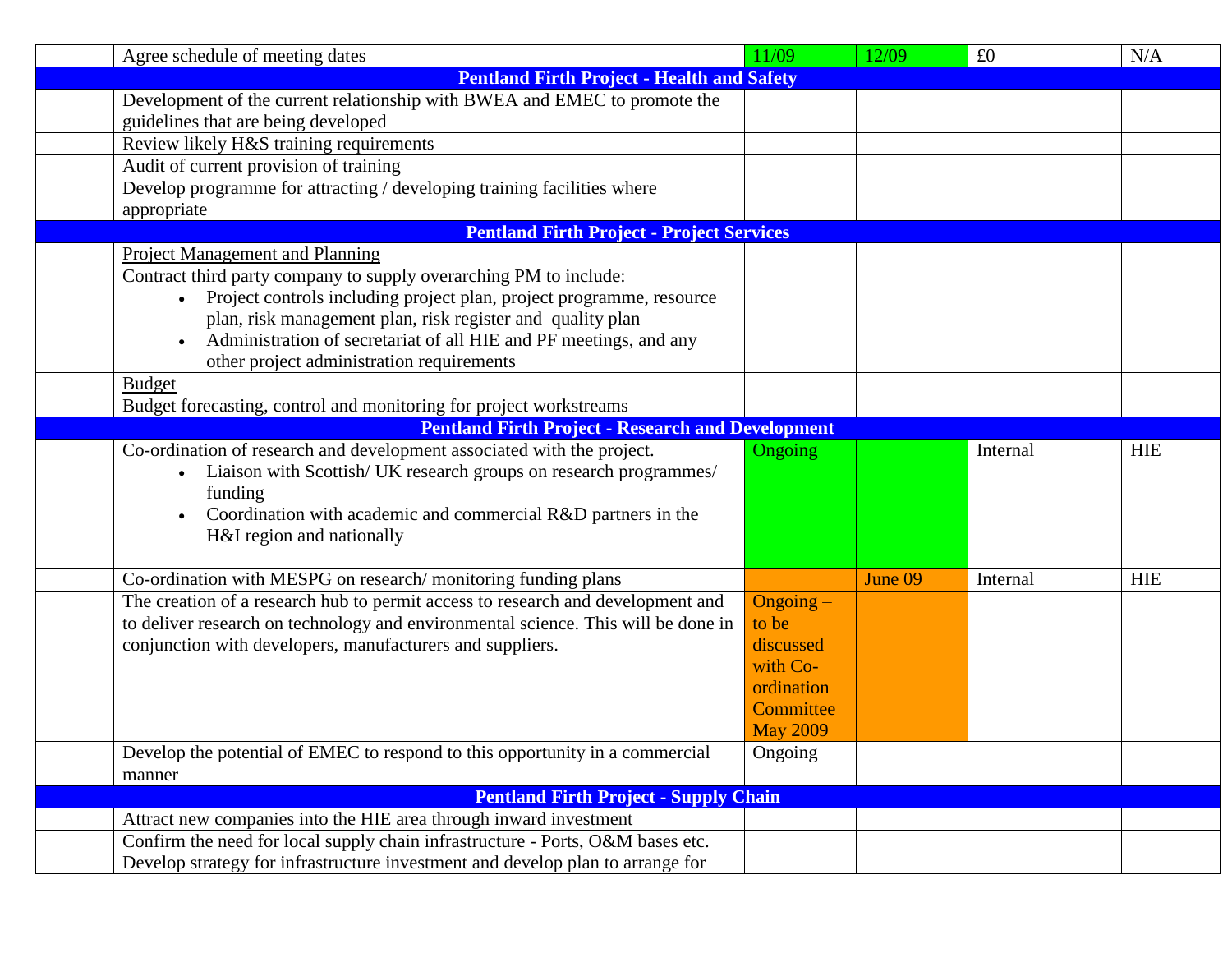| infrastructure to be in place in advance of commercial need.                      |       |         |                 |         |
|-----------------------------------------------------------------------------------|-------|---------|-----------------|---------|
| Organise supply chain workshops/events at national, regional and local level, and |       |         |                 |         |
| account management workshops                                                      |       |         |                 |         |
| Work with supply chain companies that want to transition into marine energy       |       |         |                 |         |
| Work with partners to develop supply chain skills                                 |       |         |                 |         |
| Skills survey                                                                     |       |         |                 |         |
| Retraining                                                                        |       |         |                 |         |
| Secondments                                                                       |       |         |                 |         |
| Growth in marine energy sector                                                    |       |         |                 |         |
| Develop strategy for developing the supply chain. Consider strategic issues such  |       |         |                 |         |
| as supply chain constraints (locally, regionally, nationally), potential economic |       |         |                 |         |
| impact of the development of the marine energy industry—engage consultants?       |       |         |                 |         |
| Work with supply chain groups                                                     |       |         |                 |         |
| <b>Pentland Firth Project - Stakeholder Management and Communication</b>          |       |         |                 |         |
| Develop framework for engagement with stakeholders at all levels, including:      | 03/09 | 03/09   |                 |         |
| List of stakeholders and their relationship owners                                |       |         |                 |         |
| Framework for UK, Scottish and local engagement                                   |       |         |                 |         |
| The identification of key milestones and necessary communication around           |       |         |                 |         |
| them                                                                              |       |         |                 |         |
| Clarification of which working groups we sit on and who will be the               |       |         |                 |         |
| representative for each                                                           |       |         |                 |         |
| Gaps in engagement to date                                                        |       |         |                 |         |
| How the information collected will be fed back i.e protocol for notes,            |       |         |                 |         |
| passing info back to the co-ordination committee etc                              |       |         |                 |         |
| Communicate this framework internally and externally, where appropriate.          |       |         |                 |         |
| Develop the idea of a regional event in Thurso in June:                           | 04/09 | 06/09   | Approx. 5,000   | Shared? |
| Float the idea with project partners                                              |       |         |                 |         |
| Tie in with supply chain workstream                                               |       |         |                 |         |
| What has already been done & how can we build on it?                              |       |         |                 |         |
| Ask for feedback at Developer event                                               |       |         |                 |         |
| Newsletter to be developed to ensure all stakeholders are kept up to date. (Clare | 04/09 | ongoing | Approx 2000 per | Shared? |
| Lovett) Possibly quarterly.                                                       |       |         | year            |         |
| <b>Pentland Firth Project - Offshore transmission</b>                             |       |         |                 |         |
| Further develop position on Pre-commercial vs. commercial arrays by               | 04/09 | 04/10   | Tbc             |         |
| investigating varying requirements of pre-commercial and commercial               |       |         |                 |         |
| generation                                                                        |       |         |                 |         |
| Engage consultant to support work stream                                          | 04/09 | 04/10   | £20 000         |         |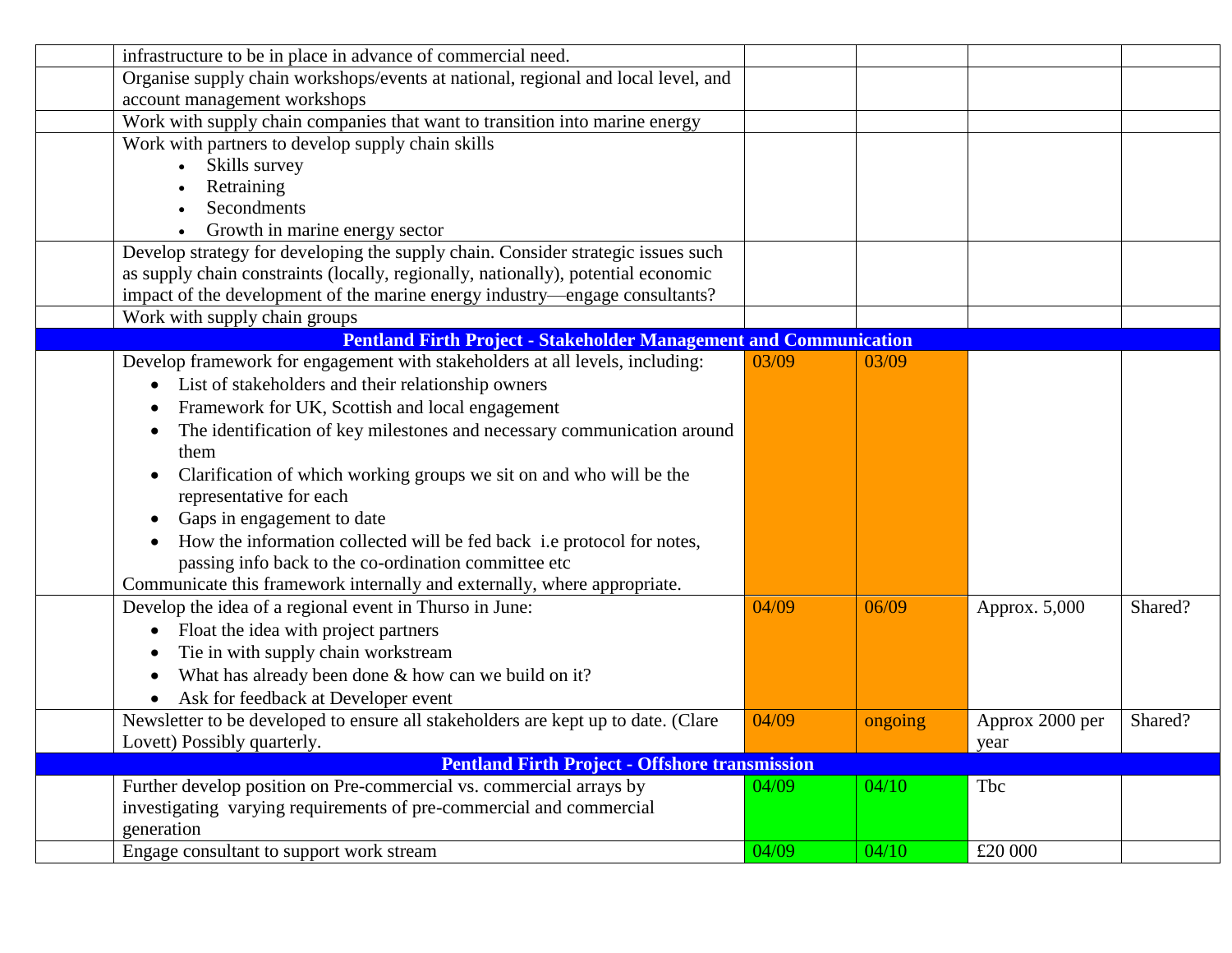|              | Consider local and wider grid issues                                                      | 04/09      | 04/10      | Tbc                                                                                                      |  |
|--------------|-------------------------------------------------------------------------------------------|------------|------------|----------------------------------------------------------------------------------------------------------|--|
|              | Consider with SHETL/NGET the level of detail necessary                                    | 04/09      | 04/10      | Tbc                                                                                                      |  |
|              | Investigate developer led consortia applications                                          | 04/09      | 04/10      | Tbc                                                                                                      |  |
|              | Investigate coordination or single developer applications.                                | 04/09      | 04/10      | Tbc                                                                                                      |  |
|              | SG and HIE to consider underwriting and assignment issues                                 | 04/09      | 04/10      | Tbc                                                                                                      |  |
|              | Xero Energy to consider exit of HIE/3rd party - assignment, split out and cut-<br>over.   | 04/09      | 04/10      | Tbc                                                                                                      |  |
|              | Summary of supply chain constraints                                                       | 04/09      | 04/10      | Tbc                                                                                                      |  |
|              | Identify impacts of regulatory changes on grid access to/from Pentland Firth              | 04/09      | 04/10      | Covered by<br>consultants fees                                                                           |  |
|              | Communication of workstream deliverables to industry, government and<br>regulator         | 04/09      | 04/10      | Partially covered<br>by consultants<br>fees the rest is<br>time and expenses<br>of workstream<br>members |  |
|              | <b>Engineering</b>                                                                        |            |            |                                                                                                          |  |
|              | Develop plan for schools-level engagement                                                 |            |            |                                                                                                          |  |
|              | Secure commitment from project partners (THC, SDS, HIE)                                   | 05/09      | 06/09      | £0                                                                                                       |  |
|              | Recruit project manager                                                                   | 07/09      | 09/09      |                                                                                                          |  |
|              | Commence pilot programme of activity in local schools                                     | 09/09      | 09/09      |                                                                                                          |  |
|              | Programme details                                                                         | <b>TBC</b> | <b>TBC</b> | <b>TBC</b>                                                                                               |  |
|              | develop plans for engineering awareness-raising events in High Schools                    | 05/09      | 08/09      |                                                                                                          |  |
|              | engage with High Schools guidance staff to raise awareness of work place<br>opportunities | 05/09      | 06/09      |                                                                                                          |  |
|              | Create a pool of 100 science & engineering ambassadors in the area                        | 05/09      | 09/09      | £0                                                                                                       |  |
|              | <b>Enhance infrastructure</b>                                                             |            |            |                                                                                                          |  |
| <b>CNSRP</b> |                                                                                           |            |            |                                                                                                          |  |
| NHC-         | Develop joint working agreement between NHC, Training @ Naver, T3UK.                      | 05/09      | 08/09      | £0                                                                                                       |  |
| <b>UHI</b>   | Tenders issued                                                                            | 08/09      | 08/09      |                                                                                                          |  |
| NHC-<br>UHI  | <b>Contract Awarded</b>                                                                   | 10/09      | 10/09      |                                                                                                          |  |
| NHC-<br>UHI  | Construction/fit-out completed                                                            | 06/11      | 06/11      |                                                                                                          |  |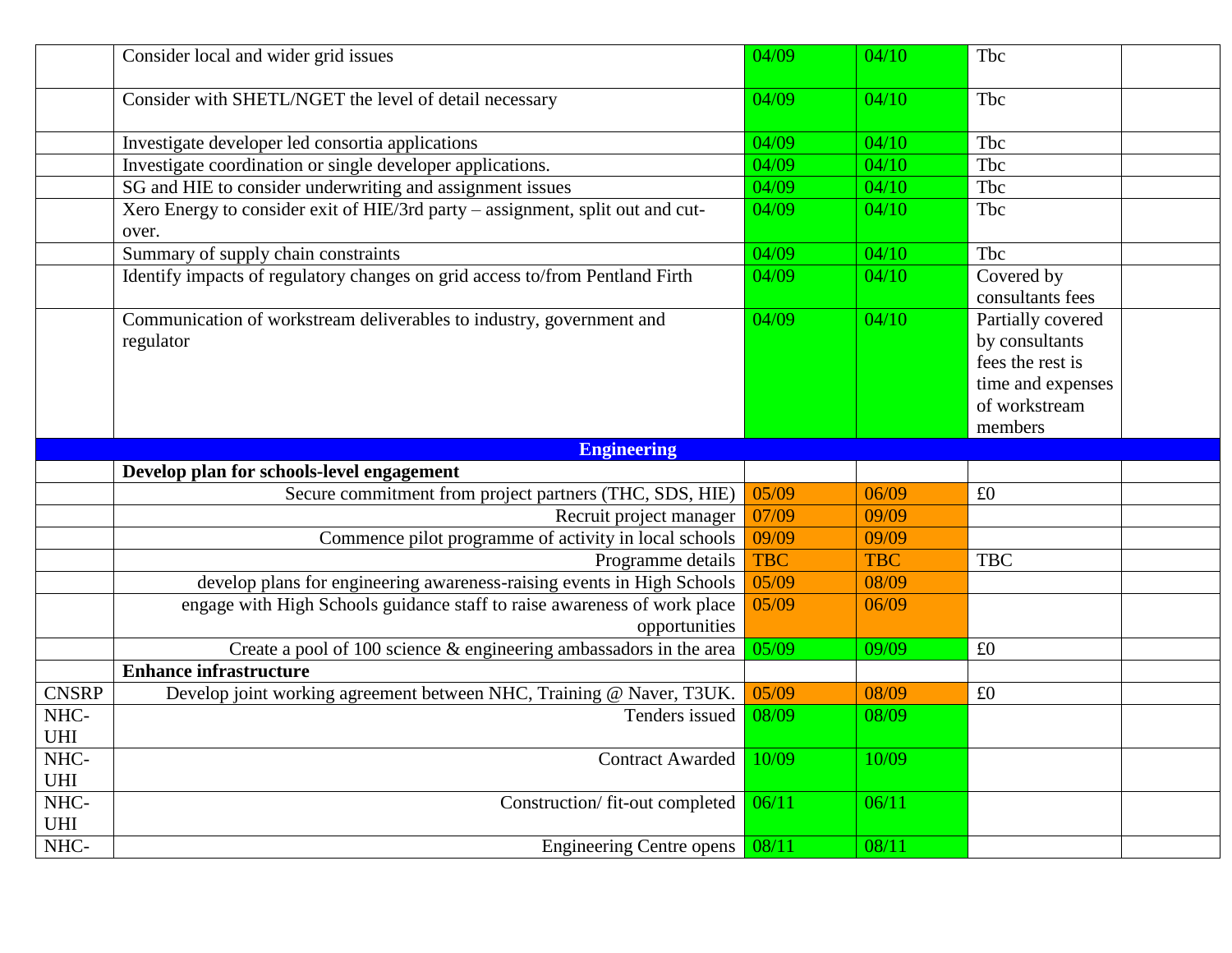| $\ensuremath{\mathsf{UHI}}$        |                                                                                    |       |       |                  |            |
|------------------------------------|------------------------------------------------------------------------------------|-------|-------|------------------|------------|
|                                    | Understand and develop the labour market                                           |       |       |                  |            |
| HIE                                | Commission skills audit for Caithness & north Sutherland                           | 05/09 | 08/09 |                  |            |
| <b>HIE</b>                         | Ensure info sought via Skills Audit is appropriate to industry's future needs      | 05/09 | 08/09 |                  |            |
| HIE                                | Present Skills Audit findings to industry and local partners                       | 08/09 | 09/09 |                  |            |
| SDS                                | Develop programme to address skills gaps                                           | 09/09 | 12/09 |                  |            |
| <b>HIE</b>                         | Develop marketing programme to promote existing skills sets to potential           | 08/09 | 12/09 |                  |            |
|                                    | investors                                                                          |       |       |                  |            |
| HIE                                | Establish and resource a Caithness Engineering Consortium to promote the           | 05/09 | 10/09 | <b>TBC</b>       |            |
|                                    | industry                                                                           |       |       |                  |            |
| T3UK                               | Develop industry-based training initiatives such as T3UK's "SWAPS" scheme          | 05/09 | 10/09 |                  |            |
| <b>SDS</b>                         | Support the recruitment and training of at least 20 Modern Apprentices per         | 05/09 | 05/11 |                  |            |
|                                    | annum in engineering-related disciplines.                                          |       |       |                  |            |
| <b>HIE</b>                         | Support 4 companies to grow turnover by 20% over 3 years                           | 09/08 | 09/11 |                  |            |
| <b>HIE</b>                         | Support the creation of at least 100 new jobs by Sep 2010 with salary levels at or | 09/08 | 09/10 |                  |            |
|                                    | above the Highland area average.                                                   |       |       |                  |            |
|                                    | <b>John O'Groats Tourism development</b>                                           |       |       |                  |            |
| ${\rm HIE}$                        | Prepare the business case                                                          | 01/09 | 09/09 |                  |            |
| ${\rm HIE}$                        | Masterplan published                                                               | 08/09 | 08/09 | $\boldsymbol{0}$ |            |
| ${\rm HIE}$                        | Masterplan public presentation                                                     | 09/09 | 09/09 | $\boldsymbol{0}$ |            |
|                                    | <b>Seek sources of investment</b>                                                  |       |       |                  |            |
| <b>HIE</b>                         | Prepare investment prospectus                                                      | 08/09 | 10/09 | £5,000           | <b>HIE</b> |
| ${\rm HIE}$                        | Promote prospectus through SDI                                                     | 11/09 | 03/10 | $\boldsymbol{0}$ |            |
|                                    | <b>Food and drink</b>                                                              |       |       |                  |            |
|                                    | Grow the value of the industry to the area economy                                 |       |       |                  |            |
| <b>HIE</b>                         | Assist 5 businesses to grow their turnover by 20%                                  | 09/08 | 09/11 |                  | <b>HIE</b> |
| HIE                                | Create or secure 20 jobs through targeted support                                  | 09/08 | 12/10 |                  | <b>HIE</b> |
| ${\rm HIE}$                        | Develop sector-wide F&D Action Plan                                                | 06/09 | 12/09 |                  |            |
|                                    | Raise awareness of the area's food & drink industry                                |       |       |                  |            |
| $\ensuremath{\mathsf{NHP}}\xspace$ | Increase awareness of Mey Selections brand by staging 9 events                     | 09/08 | 03/11 |                  | <b>NHP</b> |
| HIE                                | Host at least 10 press visits to the area                                          | 09/08 | 03/11 |                  | <b>HIE</b> |
|                                    | <b>Scrabster Harbour</b>                                                           |       |       |                  |            |
| <b>SHT</b>                         | <b>Create new business space at Scrabster</b>                                      |       |       | £1M              | HIE, NDA   |
|                                    | Seek funding for servicing land                                                    | 01/09 | 05/09 |                  |            |
|                                    | Complete servicing of site                                                         | 09/09 | 11/09 |                  |            |
|                                    | Promote space to potential users                                                   | 05/09 | 12/09 |                  |            |
|                                    | Secure initial tenancies                                                           | 03/10 | 06/10 |                  |            |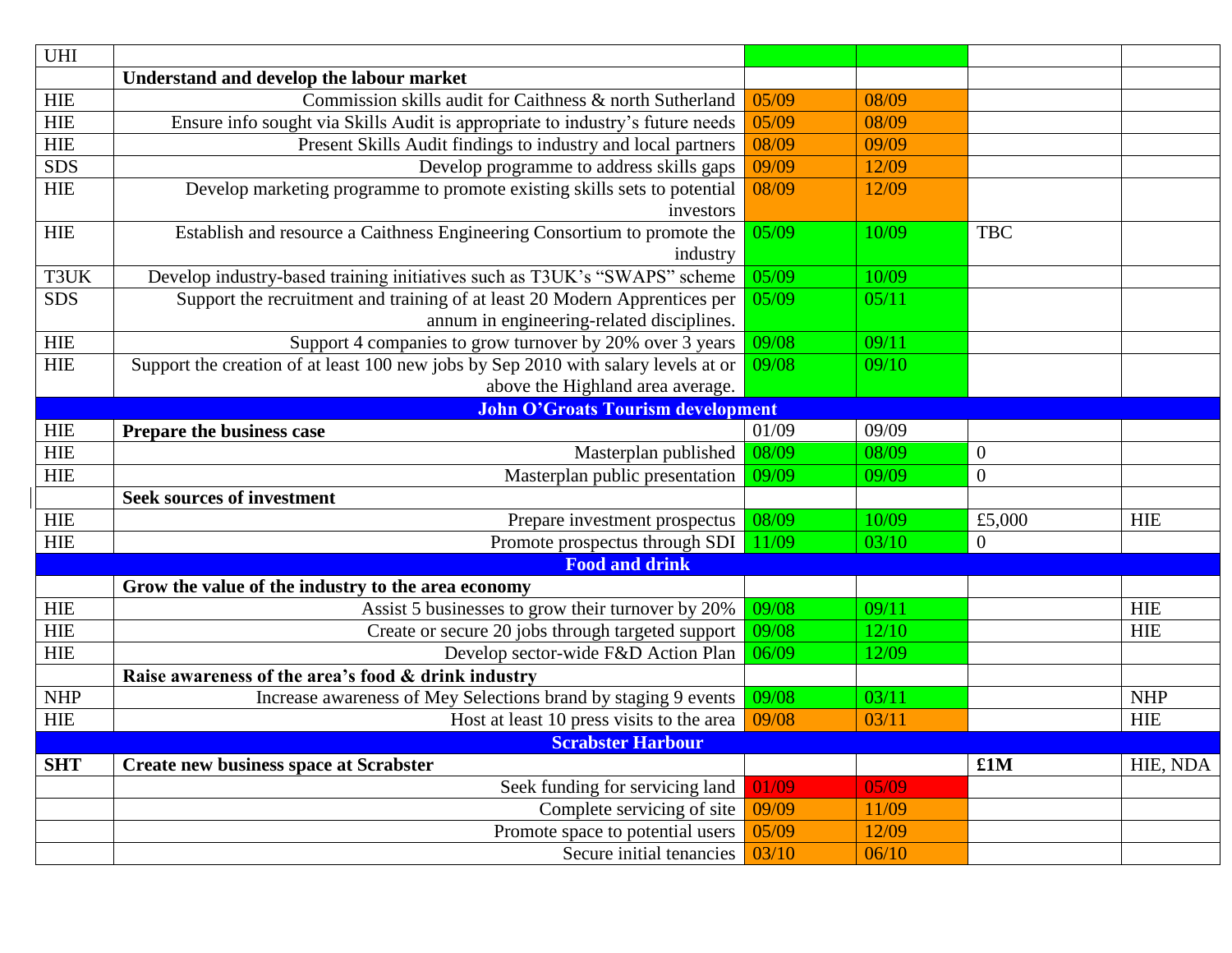| <b>SHT</b>   | Harbour redevelopment - Phase 1                                                                                                    |                                                  |         | £20M  | HIE,            |
|--------------|------------------------------------------------------------------------------------------------------------------------------------|--------------------------------------------------|---------|-------|-----------------|
|              |                                                                                                                                    |                                                  |         |       | NDA,<br>SHT, EU |
|              | Publish notification in Official Journal of the EU                                                                                 | Otr 3 2009                                       |         |       |                 |
|              | Select preferred contractor                                                                                                        | Otr 4 2009                                       |         |       |                 |
|              | <b>Construction Phase</b>                                                                                                          | <b>Qtr 1 2010</b>                                |         |       |                 |
|              | Completion of Phase 1                                                                                                              | Otr 2 2010                                       |         |       |                 |
|              | <b>Harbour Redevelopment - Phase 2</b>                                                                                             |                                                  |         |       |                 |
|              | <b>Wick Harbour</b>                                                                                                                |                                                  |         |       |                 |
| <b>WHA</b>   | Create 70 berth marina                                                                                                             | 01/09                                            | 07/09   | £0.7M |                 |
| <b>WHA</b>   | Promote marina to potential users                                                                                                  | 06/09                                            | 12/09   |       |                 |
| <b>WHA</b>   | Create 1 FTE job at marina                                                                                                         | 09/09                                            | 12/09   |       |                 |
|              |                                                                                                                                    |                                                  |         |       |                 |
| <b>WHA</b>   | Help attract private finance for seafront development                                                                              | 06/09                                            | 12/10   |       |                 |
| ${\rm HIE}$  |                                                                                                                                    | 12/09<br>03/10<br>Commission physical masterplan |         |       |                 |
| ${\rm HIE}$  | Develop investment prospectus for seafront developments                                                                            | 03/10                                            | 04/10   |       |                 |
|              | <b>Transport</b>                                                                                                                   |                                                  |         |       |                 |
| <b>THC</b>   | Work with partners to create engineered road safety solutions at key A9 sites                                                      | 03/09<br>04/09                                   | 12/09   |       |                 |
| <b>HIAL</b>  | Design & scope new Airfield Ground Lighting system                                                                                 |                                                  | 03/10   |       | <b>HIAL</b>     |
| <b>HIAL</b>  | Implement new lighting system                                                                                                      | 04/10                                            | 09/10   |       | <b>HIAL</b>     |
| ${\rm HIE}$  | Assess options for local service enhancements around Wick Airport                                                                  | 04/09<br>04/09                                   | 09/09   |       | <b>HIE</b>      |
| CTF          | Lobby for online track & linespeed improvements to Far North Line                                                                  |                                                  | 03/10   | £0    | <b>CTF</b>      |
|              |                                                                                                                                    |                                                  |         |       |                 |
| ${\sf HIE}$  | <b>IT Connectivity</b>                                                                                                             |                                                  |         |       |                 |
| ${\rm HIE}$  | Make case for upgrading remaining N. Sutherland exchanges to full ADSL<br>Gather data on current levels of usage for each exchange | 05/09                                            | 08/09   |       |                 |
| ${\rm HIE}$  | Agree timetable for completion with BT                                                                                             | 04/09                                            | 07/09   |       |                 |
| ${\rm HIE}$  | Publicise completion dates                                                                                                         | 07/09                                            | 08/09   |       |                 |
| <b>HIE</b>   | Promote broadband usage                                                                                                            | 05/09                                            | 04/11   |       |                 |
|              | <b>Next-generation communications</b>                                                                                              |                                                  |         |       |                 |
| <b>CNSRP</b> | Establish local "technology" group to lobby for delivery in C&nS area                                                              | 09/09                                            | 12/09   |       |                 |
| <b>CNSRP</b> | Develop programme of activity with key stakeholders (Scottish/ UK Govt, $\boxed{01/10}$                                            |                                                  | $12/10$ |       |                 |
|              | industry)                                                                                                                          |                                                  |         |       |                 |
|              | <b>Access to finance</b>                                                                                                           |                                                  |         |       |                 |
| <b>CCoC</b>  | <b>Facilitate business access to support</b>                                                                                       |                                                  |         |       |                 |
|              | Monitor uptake of opportunities from NHRF and THC schemes                                                                          | 04/09                                            | 12/09   |       |                 |
|              | Promote local advisory sources (Chamber, Business Gateway, HIE)                                                                    | 04/09                                            | 12/09   |       |                 |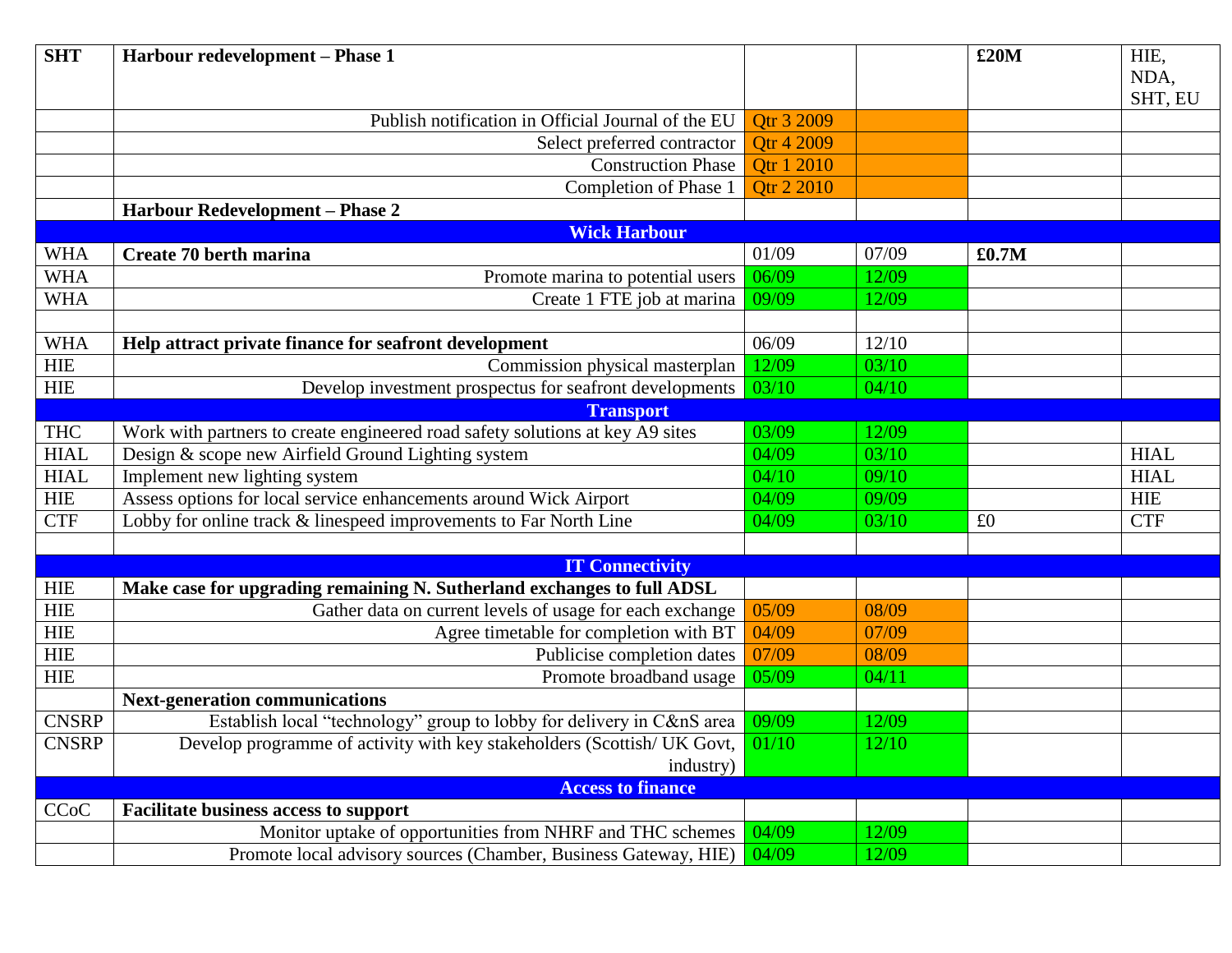## **Medium Priority actions**

| Owner                             | <b>Description</b><br><b>Start date</b>                                        |       | <b>Finish Date</b> | <b>Budget Reqd.</b> | Funding |  |  |  |
|-----------------------------------|--------------------------------------------------------------------------------|-------|--------------------|---------------------|---------|--|--|--|
|                                   | <b>Develop the tourism assets of the North</b>                                 |       |                    |                     |         |  |  |  |
| <b>CAT</b>                        | Develop at least three new heritage projects, creating 5 new jobs              | 09/08 | 12/10              |                     |         |  |  |  |
| <b>THC</b>                        | <b>Caithness Broch Centre opens</b>                                            | 09/08 | 09/09              |                     |         |  |  |  |
| <b>NHT</b>                        | Develop a three year package of marketing and product development activity     | 03/09 | 03/12              | £250,000            |         |  |  |  |
|                                   | creating up to 65 FTE's                                                        |       |                    |                     |         |  |  |  |
| <b>NHT</b>                        | <b>Recruit Marketing Manager</b>                                               | 05/09 | 08/09              |                     |         |  |  |  |
| <b>HIE</b>                        | Recruit and deploy a Head of Tourism                                           | 05/09 | 08/09              | £100,000            |         |  |  |  |
| <b>MCG</b>                        | Develop a fully-funded Mackay Country Project                                  | 06/09 | 09/09              | £500,000            |         |  |  |  |
|                                   | <b>Recreational infrastructure</b>                                             |       |                    |                     |         |  |  |  |
| <b>HCSF</b>                       | Complete funding package for Sports centre                                     | 09/08 | Sep 09             |                     |         |  |  |  |
| <b>HCSF</b>                       | Open new sports facility                                                       |       | 03/11              |                     |         |  |  |  |
| <b>CSF</b>                        | Agree funding package for Thurso Harbour centre by Jun 09                      |       | 06/09              |                     |         |  |  |  |
|                                   |                                                                                |       |                    |                     |         |  |  |  |
| <b>Caithness General Hospital</b> |                                                                                |       |                    |                     |         |  |  |  |
| <b>NHS</b>                        | Create one new service within Caithness General Hospital                       | 09/08 | 12/09              |                     |         |  |  |  |
|                                   | <b>Audit existing skills and develop employment brokerage</b>                  |       |                    |                     |         |  |  |  |
| HIE                               | Carry out skills audit by Aug 09                                               | 09/08 | 08/09              |                     |         |  |  |  |
| $H\!I\!E$                         | Develop business case for employment brokerage service by Dec 09               | 09/08 | 12/09              |                     |         |  |  |  |
|                                   | Young people and entrepreneurship                                              |       |                    |                     |         |  |  |  |
| <b>THC</b>                        | Assist 12 young people to start up new businesses or grow existing businesses, | 09/08 | 03/11              |                     |         |  |  |  |
|                                   | creating at least 10 new jobs                                                  |       |                    |                     |         |  |  |  |
| <b>PPP</b>                        | Finalise funding package for economic regeneration centre in Pulteneytown      | 03/09 | 09/09              |                     |         |  |  |  |
|                                   | <b>National Nuclear Archive</b>                                                |       |                    |                     |         |  |  |  |
| <b>DSRL</b>                       | <b>Recruit Project Manager</b>                                                 | 03/09 | 07/09              |                     |         |  |  |  |
|                                   | Complete project scoping and business case                                     | 07/09 | 12/09              |                     |         |  |  |  |
|                                   | Tendering, construction & fit out                                              | 01/10 | 06/11              |                     |         |  |  |  |
|                                   | Archive opens, creating at least 25 new jobs                                   | 07/11 | 08/11              |                     |         |  |  |  |
|                                   |                                                                                |       |                    |                     |         |  |  |  |
| CcoC                              | Attract membership of 120 businesses                                           | 09/08 | 09/11              |                     |         |  |  |  |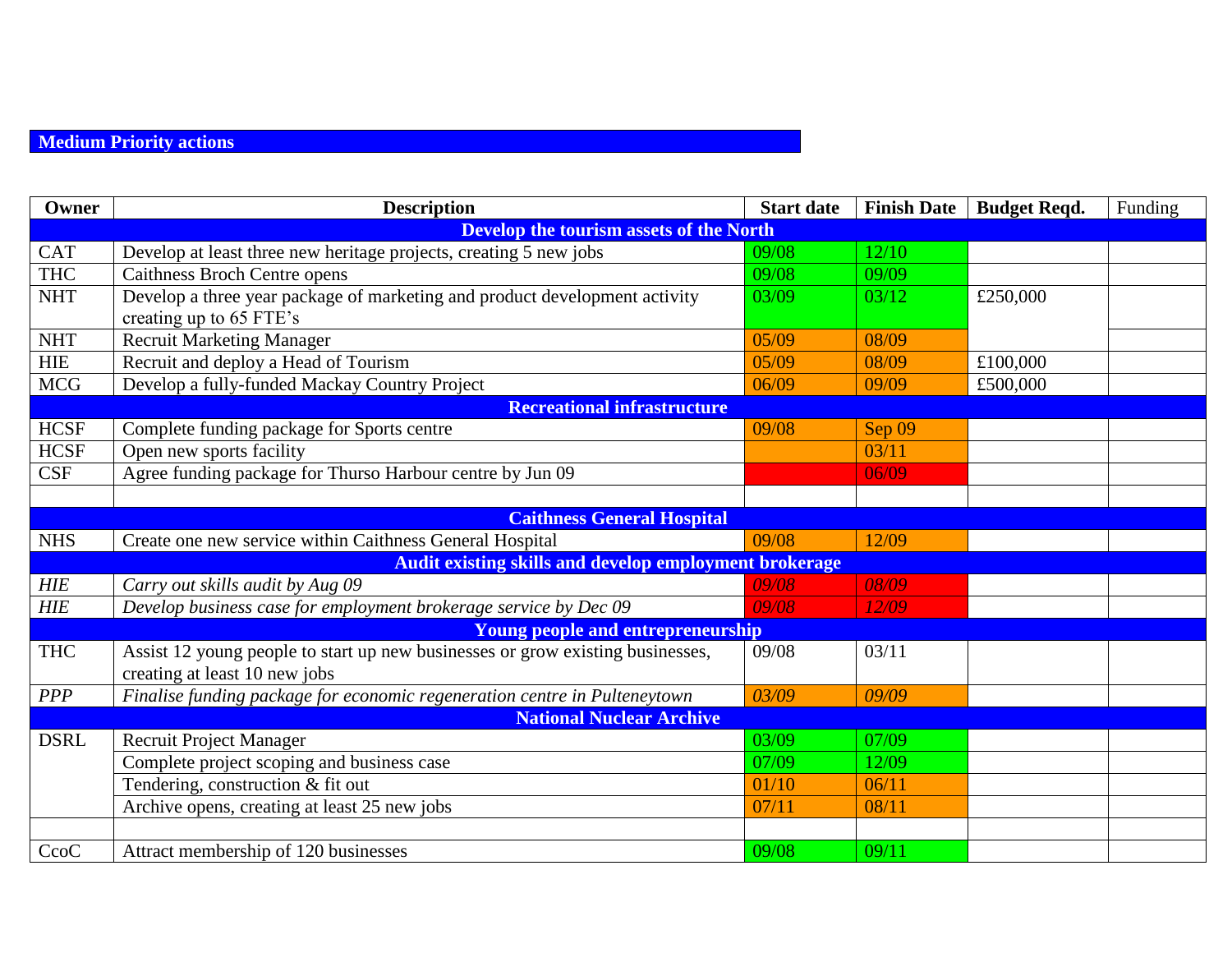# **Lower Priority actions**

| Owner           | <b>Description</b>                                                                 | <b>Start date</b> | <b>Finish date</b> | <b>Budget Reqd.</b> | <b>Funding</b> |  |  |
|-----------------|------------------------------------------------------------------------------------|-------------------|--------------------|---------------------|----------------|--|--|
|                 | <b>Main towns initiative</b>                                                       |                   |                    |                     |                |  |  |
| <b>CCC</b>      | Work with retail sector to develop town centre marketing activities for Wick &     | 09/08             | 09/09              |                     |                |  |  |
|                 | Thurso.                                                                            |                   |                    |                     |                |  |  |
| <b>THC</b>      | Coordinate bid to Town Centre Regeneration Fund for Wick & Thurso                  | 05/09             | 06/09              |                     |                |  |  |
| <b>THC</b>      | Implement capital schemes for both Wick and Thurso town centres                    | 07/09             | 03/10              |                     |                |  |  |
| <b>The Arts</b> |                                                                                    |                   |                    |                     |                |  |  |
| <b>THC</b>      | Work with arts/ cultural organisations to create or safeguard 3 jobs               | 09/08             | 12/10              |                     |                |  |  |
|                 | <b>Health &amp; Social care opportunities</b>                                      |                   |                    |                     |                |  |  |
| UHIMI           | Enhance opportunities for learning and skills to meet the needs of and among       | 09/08             | 12/09              |                     |                |  |  |
|                 | older people (O4O project)                                                         |                   |                    |                     |                |  |  |
| <b>NHS</b>      | Maintain/ develop health care facilities to meet the needs of an ageing population | 09/08             | 03/11              |                     |                |  |  |
| <b>THC</b>      | Maintain/develop social care facilities to meet the needs of an ageing population  | 09/08             | 03/11              |                     |                |  |  |
|                 | <b>Nuclear Skills Academy</b>                                                      |                   |                    |                     |                |  |  |
| <b>NDA</b>      | Agree business case for Caithness model by Dec 08                                  |                   |                    |                     |                |  |  |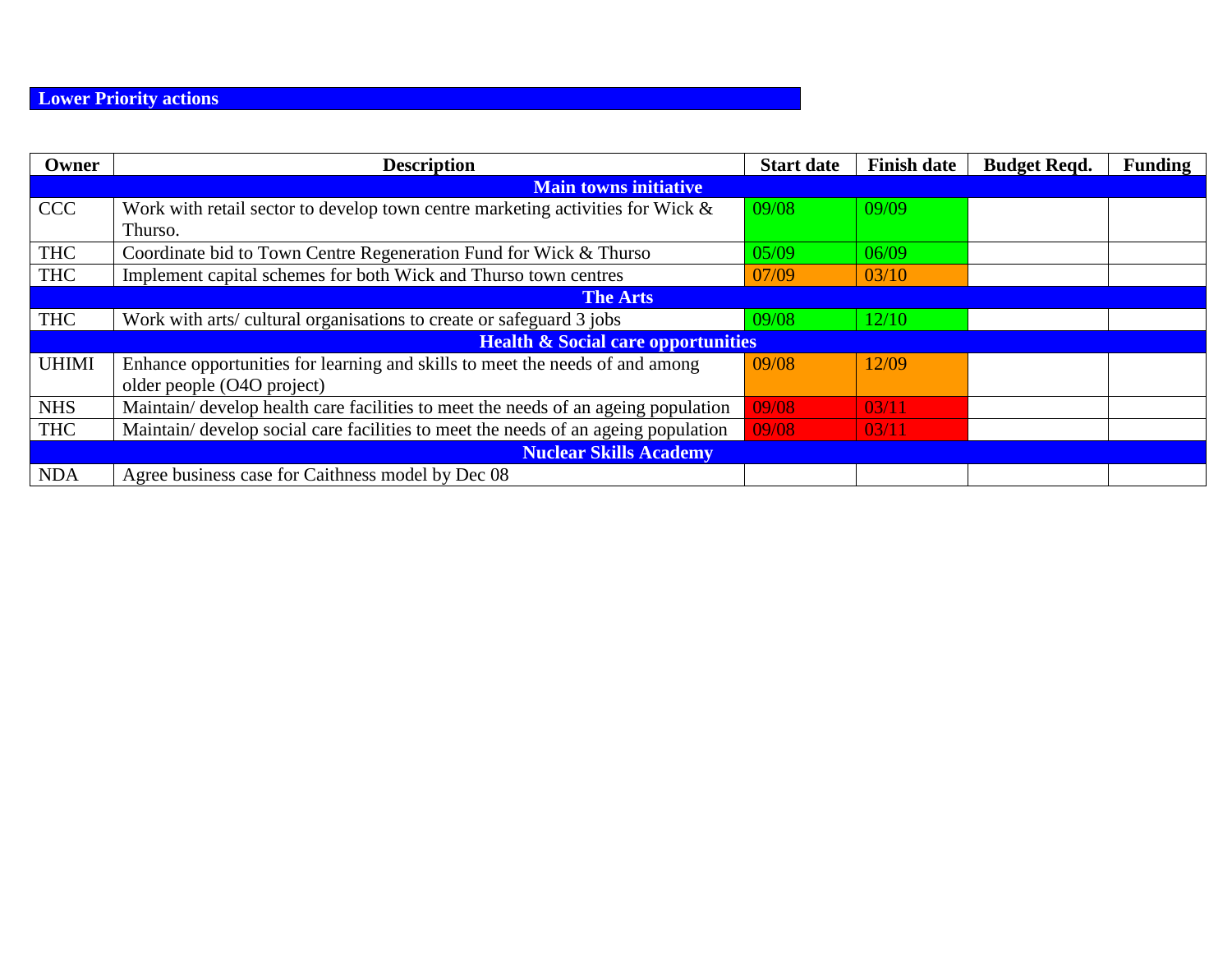## **Merged actions**

| Project                       | <b>Outline</b>                                                | <b>Key</b>      | <b>Merged with</b>                      |
|-------------------------------|---------------------------------------------------------------|-----------------|-----------------------------------------|
|                               |                                                               | <b>Partner</b>  |                                         |
| Promote Caithness as a place  | Research key messages for branding the North to attract       | HIE,            | <b>High Priority Inward Investment</b>  |
| to live and work              | investment and people                                         | <b>SDI</b>      |                                         |
| North Highland Branding       | Explore links between Mey Selections, North Highland          | <b>HIE</b>      | <b>High Priority Inward Investment</b>  |
|                               | Tourism and Inward Investment branding for the area           |                 |                                         |
| Build on existing assets      | Use existing exemplars and opportunities from existing supply | HIE.            | <b>High Priority Inward Investment</b>  |
|                               | chain to foster new employment eg public and private sector   | <b>SDI</b>      |                                         |
|                               | back offices                                                  |                 |                                         |
| Lobby for public sector jobs  | Work with local and national public sector dispersal          | <b>HIE</b>      | <b>High Priority Inward Investment</b>  |
| dispersal                     | opportunities                                                 |                 |                                         |
| Media Campaign                | Raise the profile of the area for inward investment           | HIE,            | <b>High Priority Inward Investment</b>  |
|                               |                                                               | <b>SDI</b>      |                                         |
| Undertake outward missions    | Assist local businesses to sell their products and expertise  | HIE.            | <b>High Priority Inward Investment</b>  |
| to internationalise local     | overseas                                                      | <b>SDI</b>      |                                         |
| businesses                    |                                                               | Embassy         |                                         |
|                               |                                                               | <b>Network</b>  |                                         |
| Undertake learning journeys   | Encourage local partners to visit similar areas affected by   | HIE,            | <b>High Priority Inward Investment</b>  |
|                               | industrial closures and assess inward investment activities   | <b>NDA</b>      |                                         |
| Exploit existing expertise at | Promote DSRL and associated supply chain as world leaders     | DSRL,           | <b>High Priority Inward Investment</b>  |
| Dounreay                      | in decommissioning to the rest of the world                   | <b>NDA</b>      |                                         |
| <b>Business Networks</b>      | Encourage the development of collaborative bodies in the      | Private         | High priority – Caithness Chamber of    |
|                               | North                                                         | sector.         | Commerce                                |
|                               |                                                               | <b>Business</b> |                                         |
| <b>Employment Brokerage</b>   | Establish a new brokerage for the north linking skills with   | HIE, Job        | Medium Priority – audit existing skills |
| service                       | opportunities within the area and beyond eg offshore          | centre+,        |                                         |
|                               | opportunities                                                 | NDA,            |                                         |
|                               |                                                               | Private         |                                         |
|                               |                                                               | Sector          |                                         |
| Skills development through    | Encourage development of new skills programmes eg             | <b>NHC</b>      | Medium Priority – Develop the UHIMI     |
| NHC/UHIMI                     | Renewables                                                    | <b>UHIMI</b>    |                                         |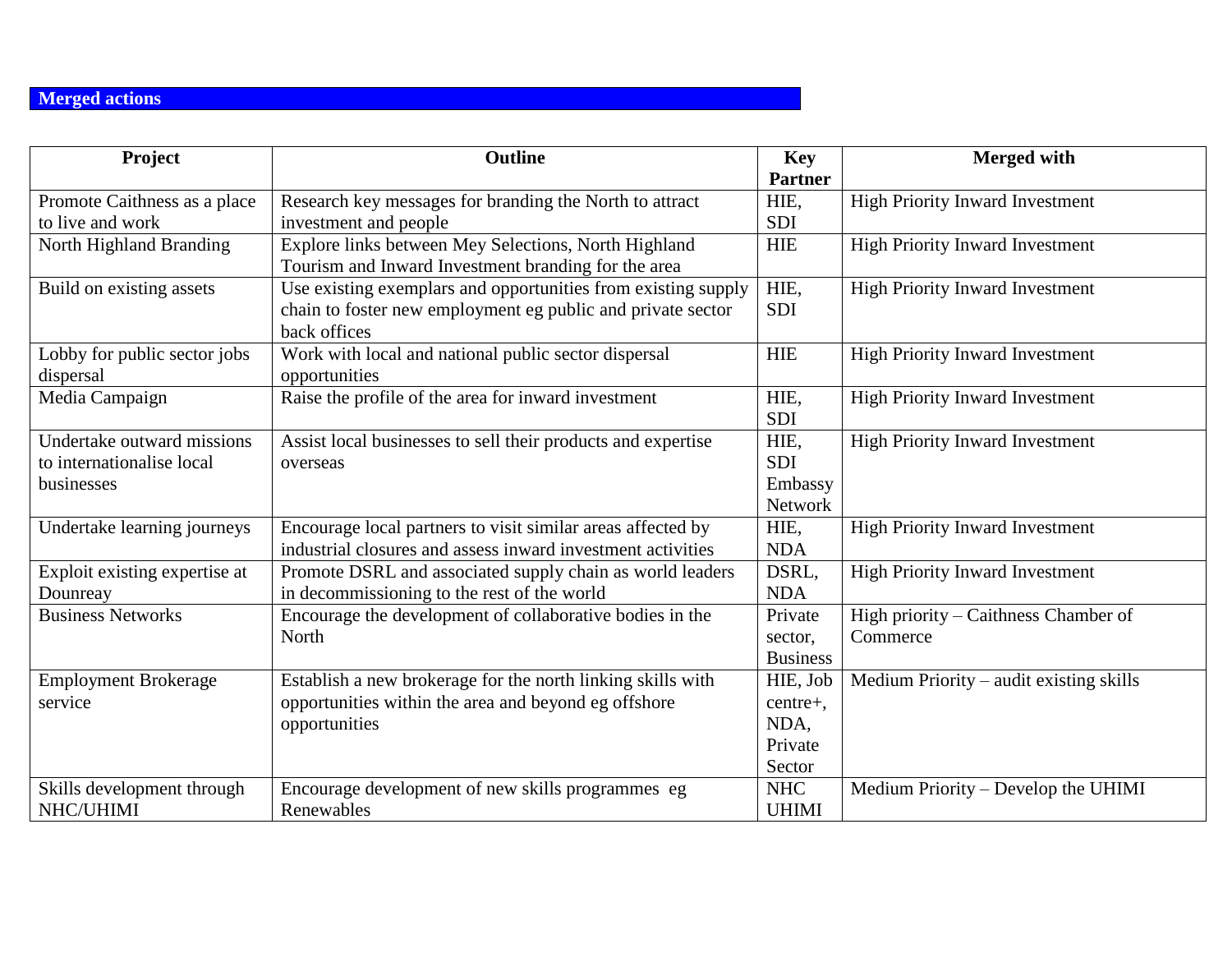| BT             | <b>British Telecom</b>                                     |
|----------------|------------------------------------------------------------|
| <b>CAT</b>     | <b>Caithness Archaeological Trust</b>                      |
| <b>CCC</b>     | <b>Caithness Chamber of Commerce</b>                       |
| <b>CNSRP</b>   | Caithness & North Sutherland Regeneration Partnership      |
| <b>CASVAG</b>  | Caithness & Sutherland Visitor Attraction Group            |
| <b>TCE</b>     | The Crown Estate                                           |
| <b>DSRL</b>    | Dounreay Site Restoration Ltd                              |
| <b>EMEC</b>    | <b>European Marine Energy Centre</b>                       |
| <b>ERDF</b>    | European Regional Development Fund                         |
| ERI            | <b>Environmental Research Institute</b>                    |
| <b>HIAL</b>    | Highlands & Islands Airports Ltd                           |
| <b>HIE</b>     | Highlands & Islands Enterprise                             |
| <b>HITRANS</b> | Highlands & Islands Transport Authority                    |
| <b>HCSF</b>    | Halkirk Community Sports Foundation                        |
| <b>NDA</b>     | <b>Nuclear Decommissioning Authority</b>                   |
| <b>NHC</b>     | North Highland Connections                                 |
| NHC-UHI        | North Highland College                                     |
| <b>NHRF</b>    | North Highland Regeneration Fund                           |
| <b>NHS</b>     | <b>National Health Service</b>                             |
| <b>NHP</b>     | North Highland Products Ltd                                |
| <b>NHT</b>     | North Highland Tourism Operators Ltd                       |
| <b>PFTEP</b>   | Pentland Firth Tidal Energy project                        |
| <b>PPP</b>     | Pulteneytown People's Project                              |
| <b>SDI</b>     | <b>Scottish Development International</b>                  |
| <b>SDS</b>     | <b>Skills Development Scotland</b>                         |
| SG             | <b>Scottish Government</b>                                 |
| <b>SHT</b>     | <b>Scrabster Harbour Trust</b>                             |
| <b>SMAS</b>    | <b>Scottish Manufacturing Advisory Service</b>             |
| <b>THC</b>     | The Highland Council                                       |
| <b>UHIMI</b>   | University of the Highlands & Islands Millennium Institute |
| <b>VS</b>      | VisitScotland                                              |
| <b>WHA</b>     | <b>Wick Harbour Authority</b>                              |
|                |                                                            |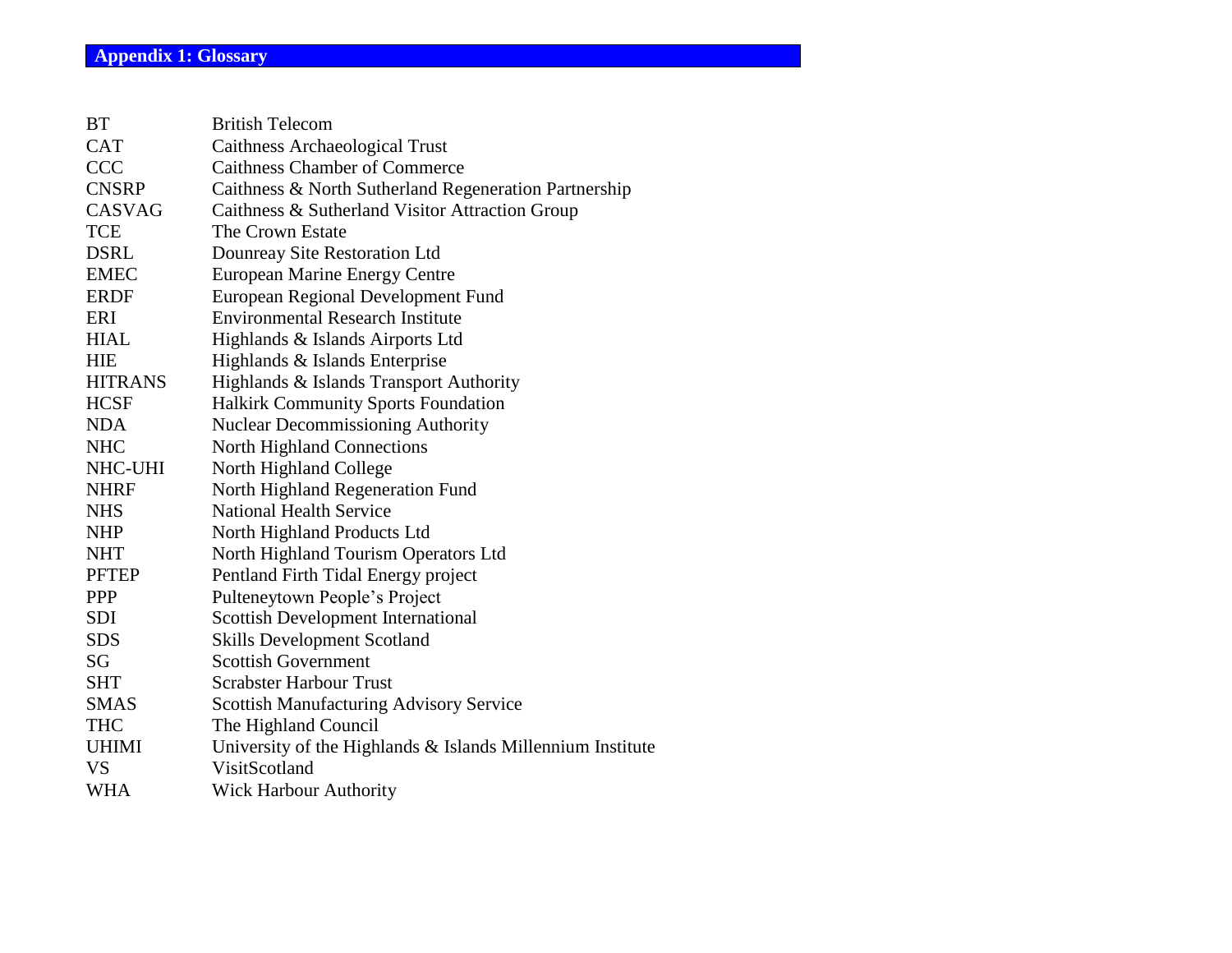### **Appendix 2: Actions Achieved**

| <b>Priority</b> | Project                                                    | <b>Outline</b>                                                                                                                                                                             | <b>Key Partners</b>                                                      | $\mathbf f$                 | <b>Milestone Dates</b>                                                                                                                                           |
|-----------------|------------------------------------------------------------|--------------------------------------------------------------------------------------------------------------------------------------------------------------------------------------------|--------------------------------------------------------------------------|-----------------------------|------------------------------------------------------------------------------------------------------------------------------------------------------------------|
| $\mathbf{1}$    | <b>Broadband</b><br>telecoms                               | Upgrade key remaining exchanges                                                                                                                                                            | HIE/BT                                                                   | £215k                       | Keiss, John O' Groats, Dunbeath,<br>Forss upgraded to full ADSL in<br>April 08                                                                                   |
| $\mathbf{1}$    | Main towns<br>Initiative                                   | Economic initiatives to help re-vitalise<br>Wick and Thurso including<br>environmental enhancements and a<br>retail initiative to inform future<br>development directions                  | <b>THC</b><br><b>HIE</b>                                                 | Unknown<br>at this<br>stage | Finalised retail study Jan 08 in<br>public domain. Steering group will<br>be formed March 08                                                                     |
| $\overline{2}$  | John O' Groats                                             | Develop a major visitor attraction for<br>this flagship site in Caithness                                                                                                                  | <b>HIE/ Private Sector</b>                                               | Unknown<br>at this<br>stage | Community Open Day held<br>February 08                                                                                                                           |
| $\overline{2}$  | Archaeology                                                | Develop tourism opportunities around<br>this theme, also linking to Orkney                                                                                                                 | HIE, VS, THC, CAT                                                        | £400k                       | <b>Castletown Analysis Centre</b><br>opened April 08.<br><b>CAT Future Development Plan</b><br>completed February 08.                                            |
| $\overline{2}$  | The Arts                                                   | Continue to develop the cultural assets<br>of the area including building on<br>strengths such as Lybster and<br>developing the legacy of 2007 Year of<br><b>Highland Culture</b>          | THC, HIE<br><b>Northlands Creative</b><br>Glass<br><b>Caithness Arts</b> | £750k<br>£75k               | Develop proposals for St. Mary's<br>Church, Lybster by June 08<br><b>North Highland Connections</b><br><b>Product Development Director</b><br>recruited April 08 |
| $\overline{2}$  | <b>Caithness General</b><br>Hospital                       | Explore the options for developing<br>research and training opportunities<br>through links with the Centre for<br>Health Science.                                                          | NHS Highland, HIE,<br><b>UHIMI</b>                                       | £100k                       | Northern Periphery Programme<br>approval in place (Jan 08). "Older<br>4 Older" project commenced.                                                                |
| $\overline{2}$  | Develop the<br>tourism assets of<br>the north              | Promote the north to visitors through<br>coordinated development and<br>marketing focused on activity-based<br>tourism, culture, the cruise market,<br>and including links to food & drink | NHT, Mey<br>Selections, VS,<br>Harbour Authorities,<br>CASVAG, THC, HIE  | £450k                       | NHT Marketing Plan launched in<br>London March 08<br>North Highland Connections Ltd<br>established Feb 08, Development<br>Director appointed April 08.           |
| $\overline{2}$  | Development of<br><b>Renewable Energy</b><br>Opportunities | Enhance opportunities for renewable<br>energy developments and build on<br>existing strengths eg Wick CHP,<br>Pentland Firth collaboration with                                            | HIE, EMEC, NDA,<br><b>Private Sector</b>                                 | £250k                       | Marine Project Manager appointed<br>Feb 08<br>Conference held Edinburgh Feb 08                                                                                   |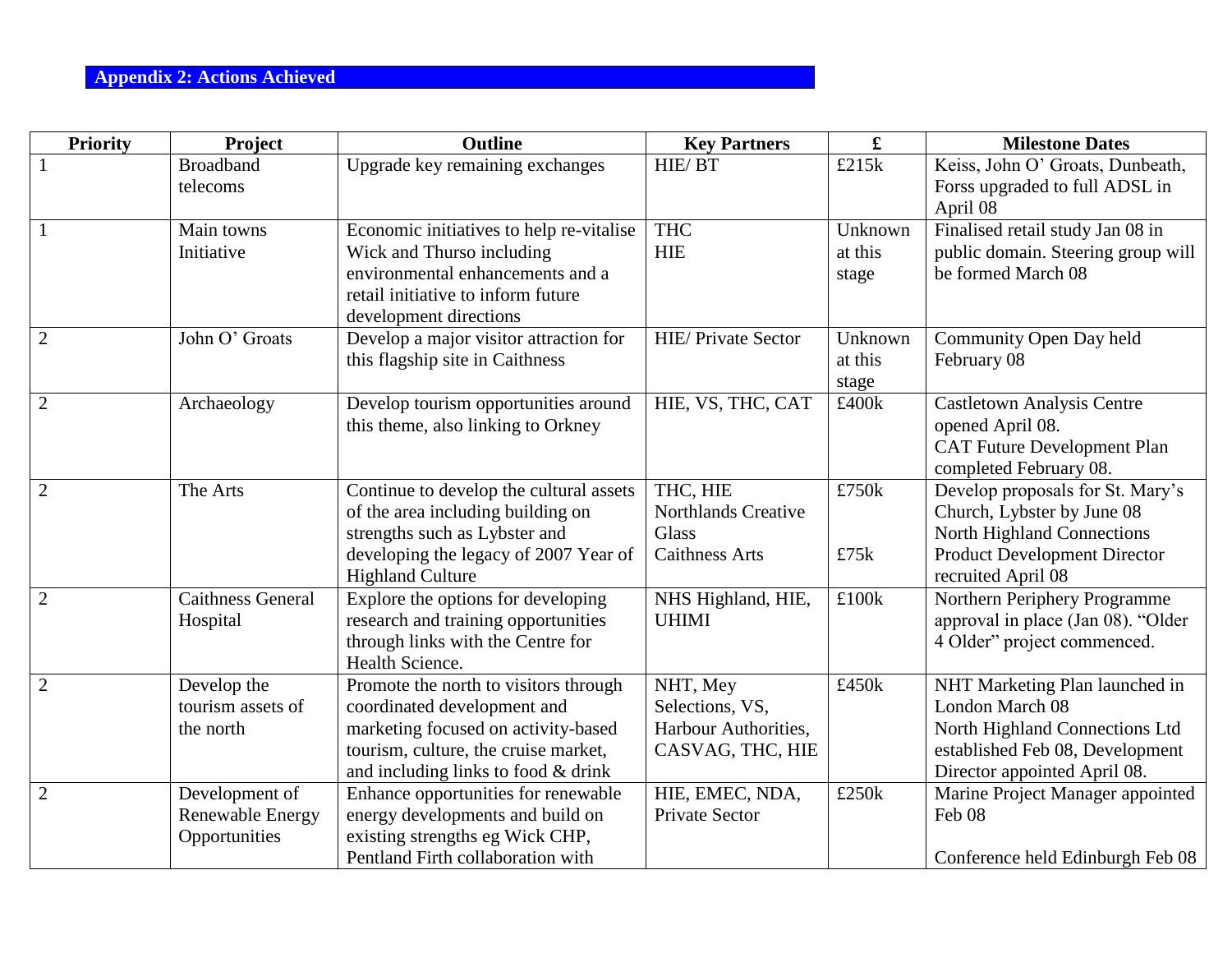|                |                                                                     | EMEC.<br>Develop a Marine Energy Project with                                                                                                                   |                                           |                                | attended by First Minister.                                                         |
|----------------|---------------------------------------------------------------------|-----------------------------------------------------------------------------------------------------------------------------------------------------------------|-------------------------------------------|--------------------------------|-------------------------------------------------------------------------------------|
|                |                                                                     | a dedicated project manager to<br>develop infrastructure and supply<br>chain necessary to deploy and support<br>devices in the Pentland Firth and<br>elsewhere. |                                           |                                | Inward mission by 15 companies<br>Feb 08                                            |
| 3              | <b>Business Networks</b>                                            | Encourage the development of<br>collaborative bodies in the North eg<br>Caithness Contractors Group, Fusion<br>and Chambers of Commerce.                        | Private sector,<br><b>Business</b> groups | £60k                           | Report commissioned on future<br>Chamber of Commerce activity.                      |
| 3              | Facilitate the<br>development of a<br>more dynamic<br>labour market | Work with adults in work and out of<br>work to develop career planning skills                                                                                   | <b>HIE</b>                                | £80k                           | Plan-It Programme at UKAEA                                                          |
| $\overline{4}$ | Nuclear<br>Decommissioning<br>Authority support                     | Enhanced support activity from the<br>NDA eg Nuclear Archive<br>establishment,<br>North Highland Regeneration Fund                                              | NDA, NHC                                  | £ 8m<br>£1.5m                  | Announced Feb 08 for Wick<br>Additional loan funding agreed<br>Dec 07               |
| $\overline{4}$ | Maximise future<br>use of site<br>infrastructure                    | Through site end state process ensure<br>that appropriate infrastructure is<br>retained for future use                                                          | DSRL, NDA                                 | Unknown<br>at this<br>stage    | Integrated into Lifetime Plan 08                                                    |
| 5              | Appoint a new<br>Inward Investment<br>Executive                     | A dedicated resource to assist in<br>driving forward new investment in the<br>area                                                                              | <b>HIE</b>                                | £200k<br>total over<br>3 years | Roy Kirk appointed Aug 07 (Fiona<br>MacPherson appointed Sep 08)                    |
| 5              | Develop an inward<br>investment strategy                            | Research and assess new opportunities<br>for the area                                                                                                           | HIE, SDI                                  | £ nil at<br>this stage         | Inward Investment North Highland<br>Marketing Plan completed Nov 07.                |
| 5              | Undertake learning<br>journeys                                      | Encourage local partners to visit<br>similar areas affected by industrial<br>closures and assess inward investment<br>activities                                | HIE, THC, NDA                             | £25k                           | Included in marketing Plan. 1 <sup>st</sup><br>Learning Journey to USA<br>completed |
|                | Develop services<br>and infrastructure at<br>Scrabster Harbour      | Create new business space at Scrabster<br>by Dec 08                                                                                                             | <b>SHT</b>                                |                                | Land now acquired. Site<br>infrastructure to be developed by<br><b>Jun 09</b>       |
|                | <b>Pentland Firth Tidal</b><br>Energy project                       | Publish model for sea-bed leasing by<br>Oct 08                                                                                                                  | <b>TCE</b>                                |                                | Details announced at Caithness<br>Conference, Sep. 08                               |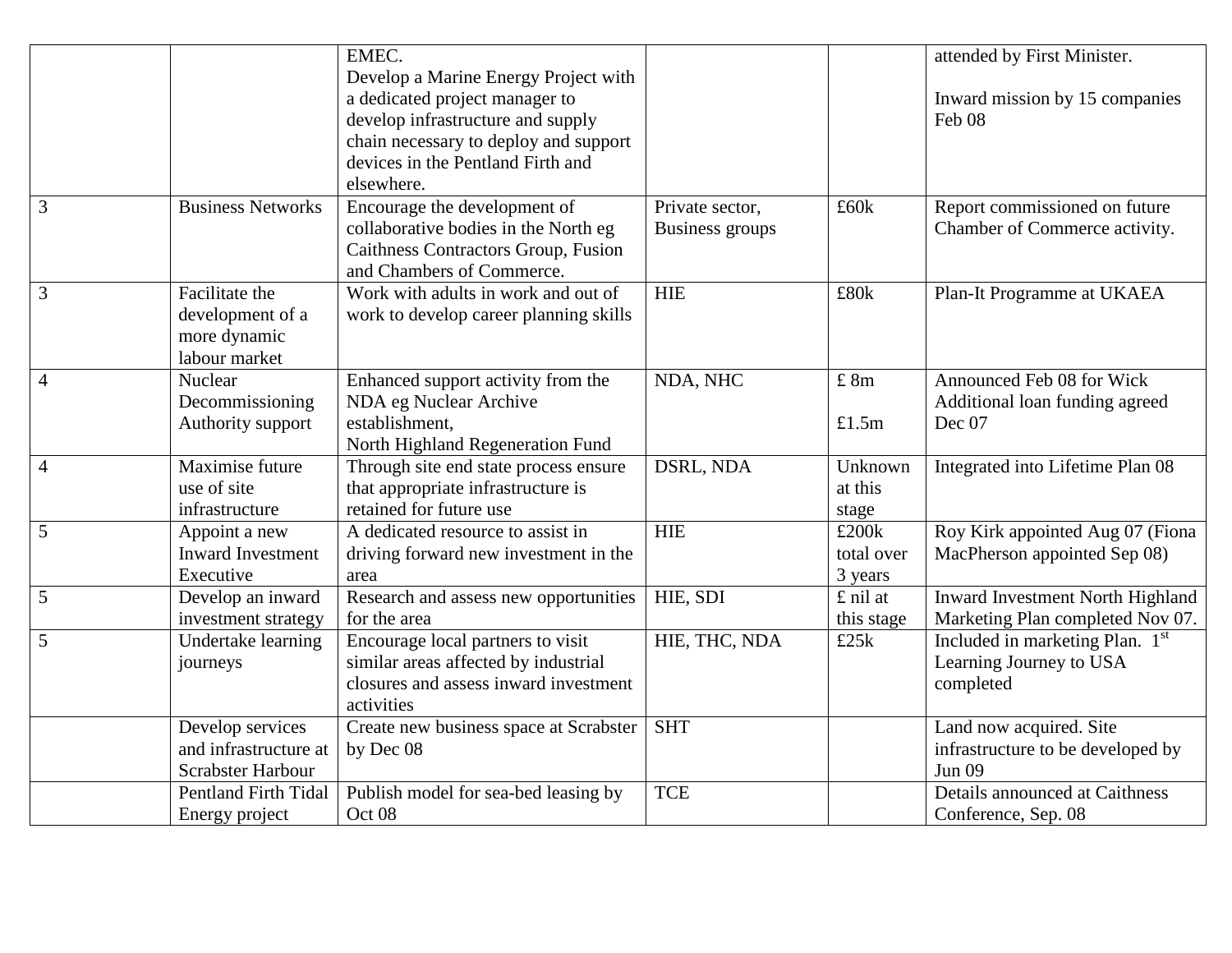|                                  | Attract at least two tidal device          | <b>HIE</b>   | <b>Tocardo and International Power</b> |
|----------------------------------|--------------------------------------------|--------------|----------------------------------------|
|                                  | manufacturers to the Pentland Firth        |              | now operating from Caithness           |
|                                  | area by Dec 08                             |              | bases.                                 |
|                                  | Help make the case for a Grid              | <b>PFTEP</b> | HIE Grid Study commissioned            |
|                                  | connection from the Pentland Firth         |              | Sep 08, final report to be published   |
|                                  | (land or sea based) to allow supply of     |              | Jan 09.                                |
|                                  | energy in excess of that currently         |              |                                        |
|                                  | contained in the planned connections       |              |                                        |
|                                  | estimated for 2013                         |              |                                        |
|                                  | Commission study to provide baseline       | <b>HIE</b>   | Data Gathering Study                   |
|                                  | environmental information for the          |              | commissioned Oct 08 – draft            |
|                                  | Pentland Firth by June 09                  |              | report due Jan 09                      |
| Develop the                      | <b>Caithness Broch Centre start Autumn</b> | <b>THC</b>   | Work commenced Nov 08                  |
| tourism assets of                | 08                                         |              |                                        |
| the North                        |                                            |              |                                        |
| Caithness chamber                | Chamber relaunched by Mar 09               | <b>CCoC</b>  |                                        |
| of Commerce                      | (ACHIEVED)                                 |              |                                        |
|                                  | Chief executive and admin assistant        | CCoC         |                                        |
|                                  | appointed by Dec 08 (ACHIEVED)             |              |                                        |
|                                  | Develop a three year package of            | <b>NHT</b>   |                                        |
| Develop the<br>tourism assets of |                                            |              |                                        |
|                                  | marketing and product development          |              |                                        |
| the North                        | activity creating up to 65 FTE's by        |              |                                        |
|                                  | Mar 2012                                   |              |                                        |
| The arts                         | Assist cultural organisations to carry     | <b>THC</b>   |                                        |
|                                  | out 6 projects for Homecoming              |              |                                        |
|                                  | Scotland 2009, creating 2 jobs. (So far    |              |                                        |
|                                  | 14 projects approved through               |              |                                        |
|                                  | <b>Highland Cultural Programme)</b>        |              |                                        |
|                                  | Identify team members in partner           |              |                                        |
|                                  | organisations e.g HIE and discuss how      |              |                                        |
|                                  | best to run workstream/work together       |              |                                        |
|                                  | Developer event in Inverness to:           |              |                                        |
|                                  | Provide info to developers                 |              |                                        |
|                                  | Increase confidence and                    |              |                                        |
|                                  | certainty around development               |              |                                        |
|                                  | Collect feedback                           |              |                                        |
|                                  | Complete study on potential STEM           |              |                                        |
|                                  | project in Caithness & N Sutherland        |              |                                        |